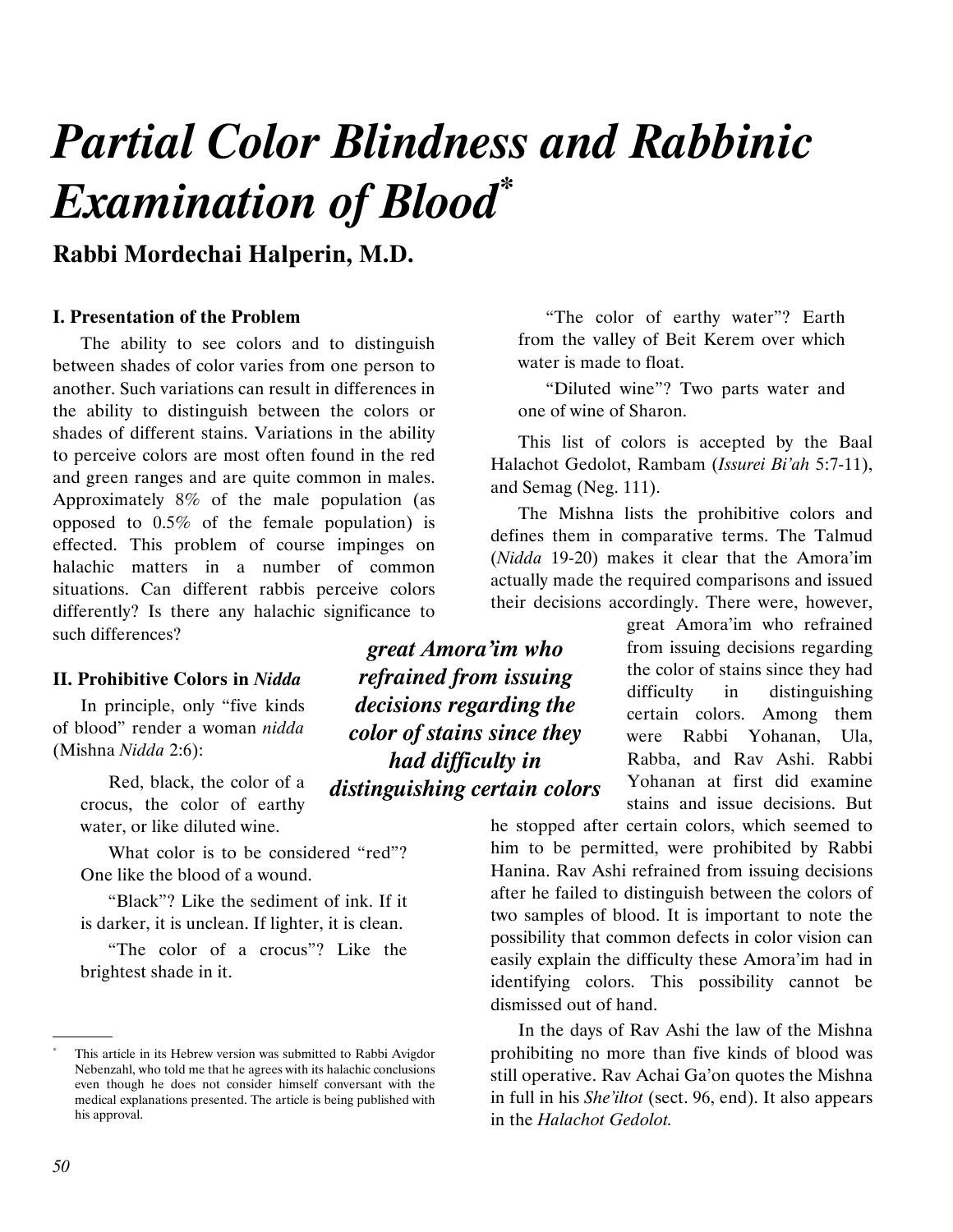In any event, Rav Saadia Ga'on (Comm. ad Sefer ha-Yetsira 2:2; quoted in Toharat ha-Bayit by R. Ovadia Yosef I:299), as well as Rif (Shavu'ot 2:289b), Raavad (Issurei Bi'ah 5:12), Ramban (ib. 11:13), and Rosh (Nidda, ch. 2, end) all agree that although the Mishna limits the uncleanness of blood to five specific colors, and although Jewish women in the days of the Talmudic sages indeed were considered clean on the basis of decisions made by competent rabbis, nonetheless rabbis today are no longer qualified "to declare any color clean if it tends to redness" unless, of course, there

The common term "color blindness" referring to this defect is neither apt nor precise

is no redness at all (Beit Yosef, ib.).

The decision of Tur and the Shulchan Aruch  $(Y.D. 288:1)$  is in accord with the three great authorities.

The earlier authorities viewed the ge'onic decree that every color tending to redness is to be considered unclean as a way to overcome common problems in examining stains. This apparently implies that the strict decree of the ge'onim would have solved the problem of the Amora'im (R. Yohanan, Ula, and Rabba) if the decree had already been adopted in their days. This is the express opinion of R. Yoel Sirkes, quoted below.

## III. John Dalton's Color Blindness

"I was always of opinion, though I might not often mention it, that several colours were injudiciously named. The term pink, in reference to the flower of that name, seemed proper enough; but when the term red was substituted for pink, I thought it highly improper; it should have been blue, in my apprehension, as pink and blue appear to me very nearly allied; whilst pink and red have scarcely any relation….

I have found that persons in general distinguish six kinds of colour in the solar spectrum; namely, red orange, yellow, green, blue, and purple….

To me it is quite otherwise: --I see only two or at most three distinctions. These I should call yellow and blue; or yellow, blue, and purple…

My yellow comprehends the red, orange, yellow, and green of others; and my blue and purple coincide with theirs…

The part of the image which others call red, appears to me little more than a shade, or defect of light; after that the orange, yellow, and green seem one colour, which descends pretty uniformly from an intense to a rare yellow, making what I should call different shades of yellow. The difference between the green part and the blue part is very striking to my eye; they seem to be strongly contrasted."

Dalton's defective vision, which he described so well, is just one of many known defects in color perception. The common term "color blindness" referring to this defect is neither apt nor precise. As Dalton himself pointed out, he could definitely see at least two different colors, yellow and blue. It is clear that the term "color blindness" embodies much exaggeration and is not appropriate for Dalton's condition. Nor does the term do justice to the majority of defects in color perception. There are, however, cases of total color blindness where the whole world appears to be black and white. But total color blindness such as this is quite rare.

To understand the phenomenon of color blindness better, we must first understand normal color vision. Then we will be able to distinguish between various categories of color blindness.

## IV. What is Light and What is Color?

Light is electromagnetic radiation that stimulates receptors in the retina. When light from any source strikes an object, the electromagnetic energy is absorbed by the object and some of it is reflected. The color of the light striking the eye is determined by two factors: The color of the light falling on the object and the reflection curve traveling from the object to the eye.

These two factors thus establish the color of the object. Physical differences between various objects lead to different reflected spectra. It follows that the sensation of color varies with the physical characteristics of the object.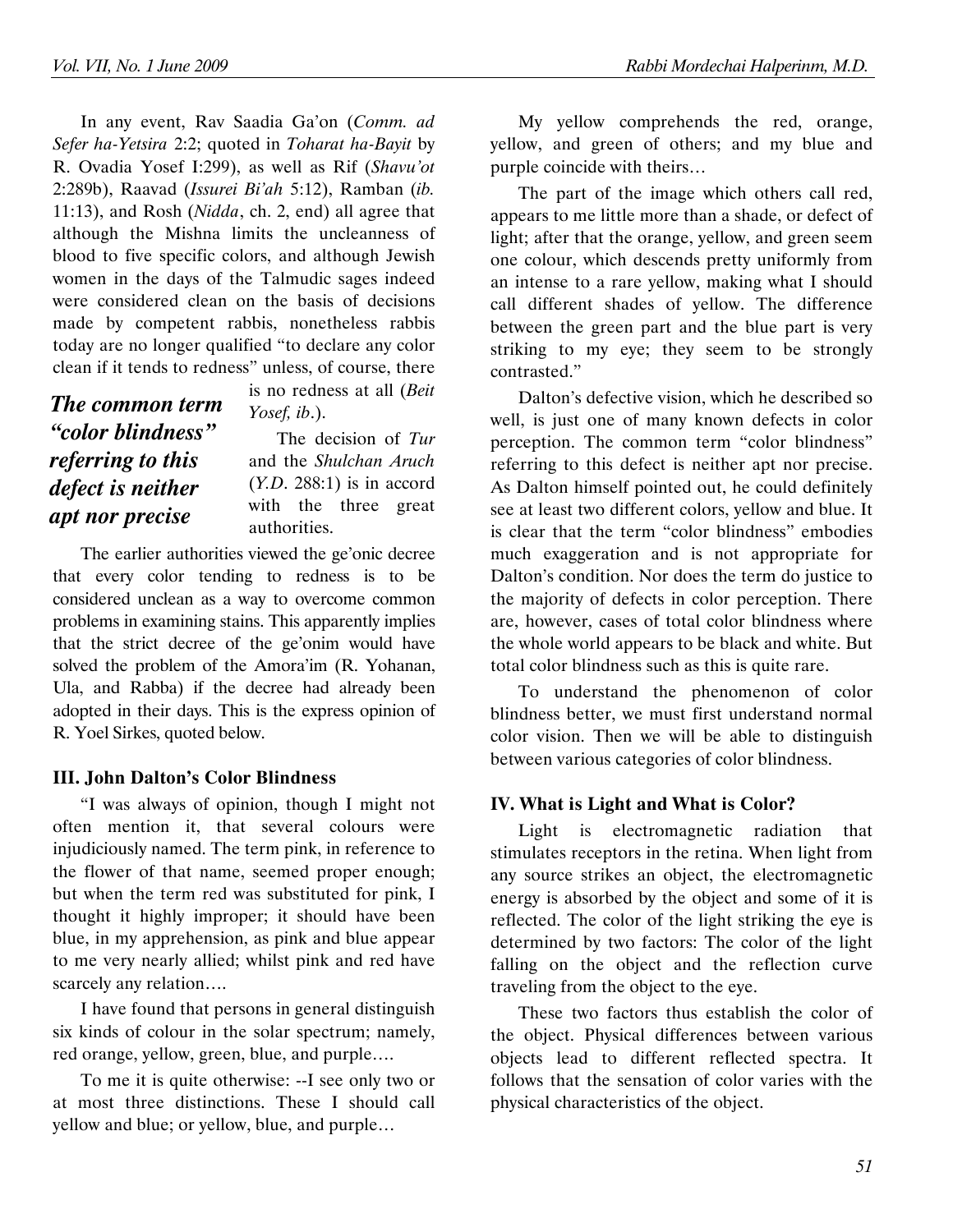Nonetheless, some objects possess different reflection spectra (i.e., colors) that under certain sources of light create identical sensations of color even though the color appears quite different under other sources of light.

The Sages recognized this phenomenon (Tractate Nidda 20b) when they required examining blood stains by natural sunlight while the stain itself is located in the shade rather than in direct sunlight.

## V. The Physiology of Color Vision

The human retina is composed of a set of receptors – light sensitive cells – of two types: rods and cones. The receptors change the picture focused on the retina into electric signals that pass through the optic nerve to the vision center in the brain. In average, there are around 120 million rods, each of which is a thin, elongated cell. These rods are more sensitive to light than the cones, but they are not sensitive to color. They are distributed throughout the retina and are therefore particularly important in darkened conditions.

Color perception is a subjective feeling caused by the relationship between the various cones in the retina and interpreted in the brain

On the other hand, there are only around six million cones in the average retina. The cones are fatter cells and are less sensitive to light. They therefore need more light to create a picture, but their response varies according to the color of the light striking them. They contain

pigment which makes them less sensitive to certain colors and more sensitive to others.

As the intensity of illumination decreases, the brain uses more information derived from the rods and less derived from the cones. It follows that the ability to distinguish colors diminishes under conditions of low illumination. In darkened conditions, vision is in effect black and white with very little capacity for distinguishing colors.



Rods and cones as scanned by an electron microscope from EYE DESIGN BOOK Curt Deckert,

As indicated above, the retina has three types of cones. Each type has its own sensitivity curve for light with greater sensitivity for certain ranges of wavelength and less sensitivity for others. Some cones have maximum sensitivity to light of 532 nanometers (green). Others have maximum sensitivity at 420 nanometers (blue).

The third type has maximum sensitivity at 564 nanometers (yellow) as well as great sensitivity in the green range. In the red range, they have reduced sensitivity that is nonetheless greater than that of any other cones.

Although the third type of cone is essentially "greenish red," it is convenient to label it "red."

When the brain receives electrical signals from cones stimulated by light, we see color.

Stimulating blue cone receptors requires a higher energy level than that required by the green receptors. The "red" receptors are stimulated at an even lower energy level.

Yellow light mostly stimulates the "red" receptors. It stimulates the green receptors less and the blue receptors even less.

Red light provides reasonable stimulation to the "red" cones although the level of stimulation is far lower than that of yellow or green light. Red light stimulates the green receptors only slightly and it hardly stimulates the blue receptors.

After a spectrum of light has stimulated the three types of cone, the brain interprets the mix of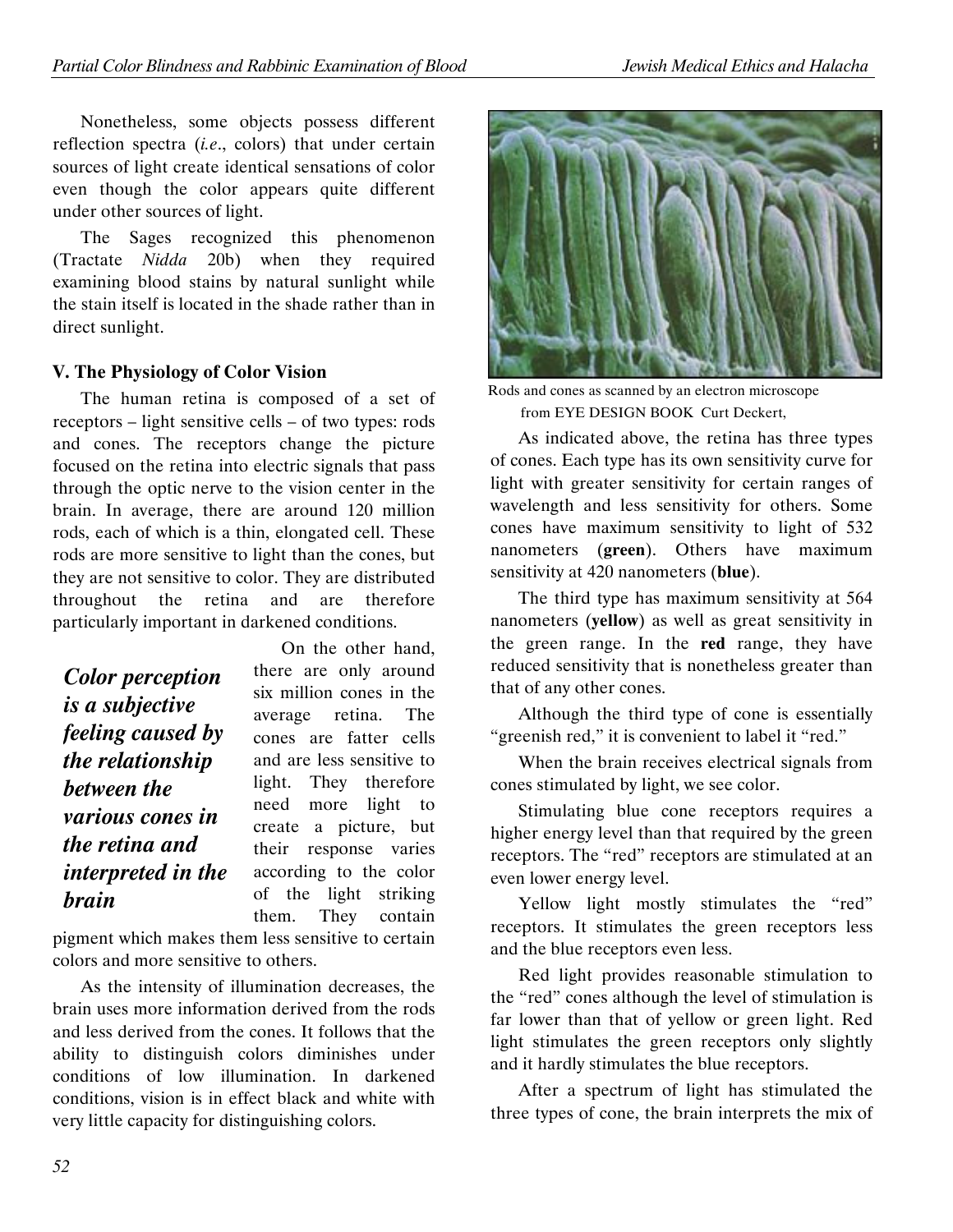colors according to the Reilly equation that deals with signals originating from all types of receptors. For example, most people interpret absorption of red and green light at the same levels as yellow.

It follows that light entering the eye can produce a sensation of color in two distinct ways:

- 1. One can perceive a wave of light at a single, pure wavelength. (Such monochrome light can be produced by laser.)
- 2. One can perceive a mix of several colors, which the brain interprets in accord with the Reilly equation to create the sensation of a certain color. If this is the case, different people can interpret a single color differently (as we will discuss below).

In summary, color perception is a subjective feeling caused by the relationship between the various cones in the retina and interpreted in the brain.

VI. Defects in Color Vision

Normal vision is the vision of the majority of the population, most of which are trichromats. Trichromacy is the most common form of color vision based on the presence in the retina of both rods and the three types of cones. This combination of receptors enables us to distinguish between thousands of colors.

On the other hand, there are four groups of defective color vision:

#### Group 1

Achromats have no cones at all. Their vision is based entirely on rods. This is the case of total color blindness. Achromats perceive only black and white and shades of gray. The condition is very rare. An achromat is of course excluded from any halachic discussion depending on color other than black, white, and gray.

#### Group 2

Monochromats possess rods and one of the three types of cone. Their vision is based on rods and a single type of color receptor. Monochromats are also almost unable to distinguish colors. Therefore, this is also a case of total color

blindness. Monochromacy is also very rare. Monochromats are of course also excluded from any halachic discussion depending on color.

#### Group 3

Dichromats possess rods and two of the three types of cone. Dichromats lack one type of cone and suffer from partial color blindness. There are three subgroups, depending on which type of cone is missing.

John Dalton's description (mentioned above) corresponds with this group. He seems to have had blue and green cones, but no red ones. Or perhaps he had only blue and red cones.

Dalton could therefore sharply distinguish between colors in the green and blue range where his two types of receptor were active. But he could not distinguish between red and yellow, where a single, missing cone would have been needed.

A dichromat like Dalton is clearly excluded from any halachic discussion depending on the distinction between colors in the red range, or colors tending to red and yellow.

Dichromats of the third subgroup possess both red and green cones, but lack blue cones. Such a dichromat can clearly distinguish between shades of red, yellow and green. But his ability to distinguish between shades of blue and green is defective. Such dichromacy is called tritanopia  $(i.e.,$ no perception of short wavelengths) and is far rarer than the first two subgroups.

Despite the ability to distinguish between shades of red, there can be differences of perception between such a dichromat and a normal trichromat in defining the presence or absence of a color "tending to redness." A person who is tritanopic however will never err in identify a fully red color. It should be observed that congenital tritanopia is very rare, and acquired tritanopia is somewhat more common. This condition occurs inter alia among glaucoma patients, in cases of optic neuritis, as a complication of neuropathic treatment of the optic nerve and certain other pathological conditions.

There are four groups of defective color vision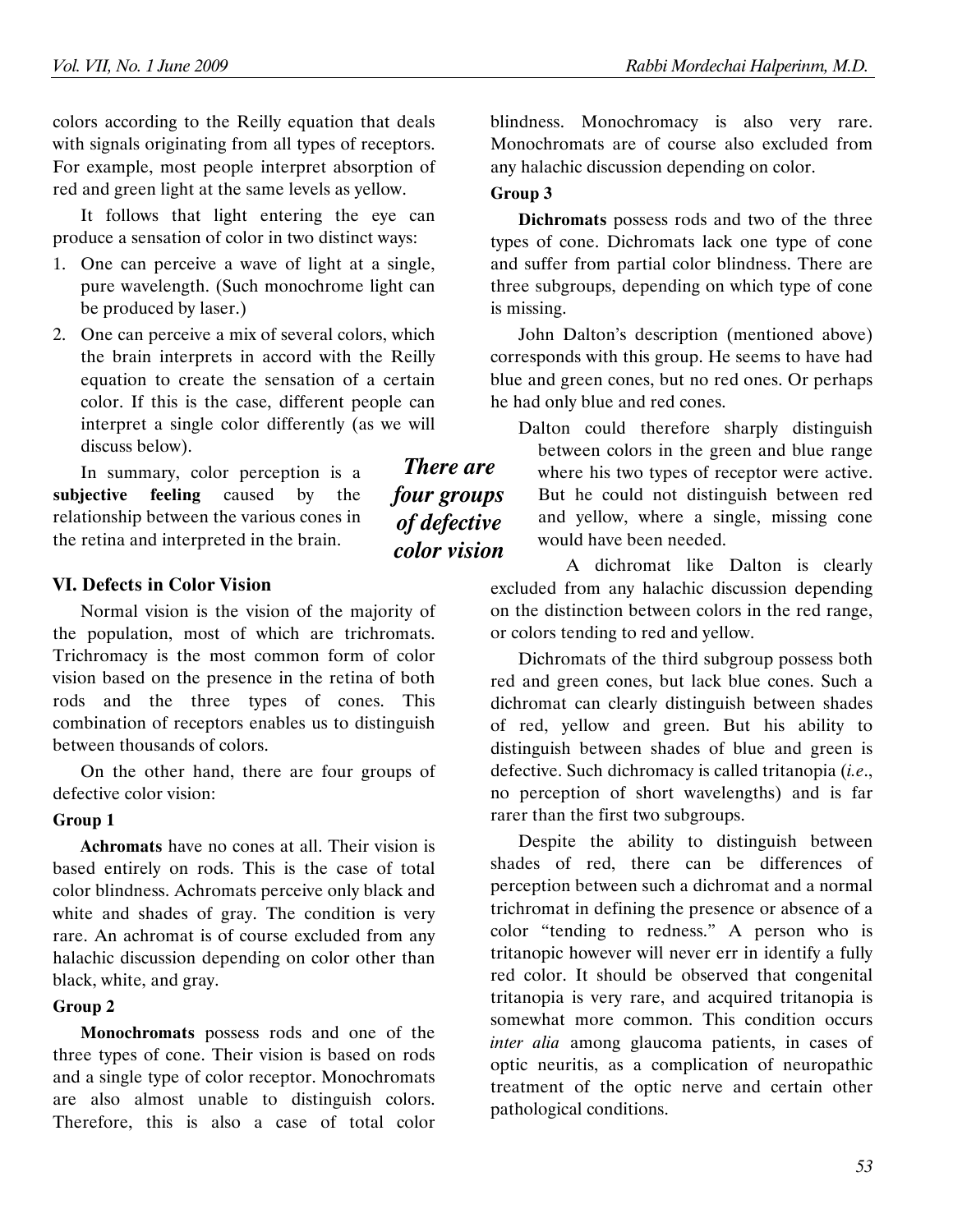Tritanopic patients surely are defective in one type of cone. Therefore, we must consider the questions raised by Shlomy Raiskin in his article "Color Blindness in Halacha" (ASSIA 77-78 [5766], pp. 13-22) regarding the halachic status of apparent and hidden lesions.

#### Group 4

Anomalous trichromats possess all three types of cone. An anomalous trichromat lacks no receptors, but the equation used to interpret the signals transmitted to the brain differs from the ordinary equation (mentioned above). It is important to note that anomalous trichromats can distinguish

between closely related shades of pure, laser generated light without any problem.

Similarly, it is possible to predict the mix of colors and intensity levels necessary to produce a sense of pure color according to the anomalous trichromat's personal Reilly equation. The mix required for such a person will of course differ from the mix required for a normal trichromat. A certain mix might appear as a certain color to a normal trichromat, but will appear as a different color to an anomalous trichromat, and *mutatis mutandis*.

Physicians rely on these differences in diagnosing color blindness. They show the patient a mix of colors that a normal trichromat perceives as different from a standard color while an anomalous trichromat will perceive the same mix as identical to a standard color.

Physicians use the opposite phenomenon in diagnosing color blindness. Military intelligence has also been using it since World War II. The Allied air force utilized anomalous trichromats to help locate hidden or camouflaged military installations. Since certain mixes appear identical to normal trichromats but different to anomalous trichromats, it became clear that certain colors used for camouflage could fool the normal eye, but not the trichromat. Axis attempts at camouflage therefore failed when anomalous trichromats examined pictures of the camouflaged installations.

54

Anomalous trichromats, on the other hand, can indeed identify all the colors of the spectrum. Their Reilly equation is, however, different than that of other people

## VII. Anomalous Trichromacy is not Color **Blindness**

In most population groups the majority of those who are called "color blind" or "partially color blind" are not definite dichromats. Rather,

> they are anomalous trichromats. Just as perfectly normal people, they interpret color by using all three types of cone and all three primary colors. However, their Reilly equation differs from that of normal trichromats.

> Scientists have therefore emphasized that from a scientific point of view the term "partial color blindness" as occasionally applied

to anomalous trichromats is misleading and imprecise. Anomalous trichromats suffer from no biological defect. Unlike true color blindness (dichromacy) or senile color blindness, anomalous trichromacy does not involve any somatic defect.

A truly color blind person cannot identify certain colors of the spectrum. Anomalous trichromats, on the other hand, can indeed identify all the colors of the spectrum. Their Reilly equation is, however, different than that of other people.

Anomalous trichromats are not all cut from the same cloth. Some of them claim that a standard mix of red and green appears as dark green, as opposed to pure, standard yellow. Others claim that it is reddish! Members of the first group, whose defect is called "protanomy" (i.e., mild redgreen color blindness), perceive as dim yellow mixtures of greater amounts of red and lesser amounts of green.

This means that a mixture of red and green that appears to them as yellow completely devoid of any red appears to the majority of the population as reddish because of the red component in it. Such people are more likely to be lenient in examining stains.

Members of a second group, called "deuteranomy" (i.e., impaired vision in medium wavelengths), increase the green component in any mixture. This means that a mixture of green and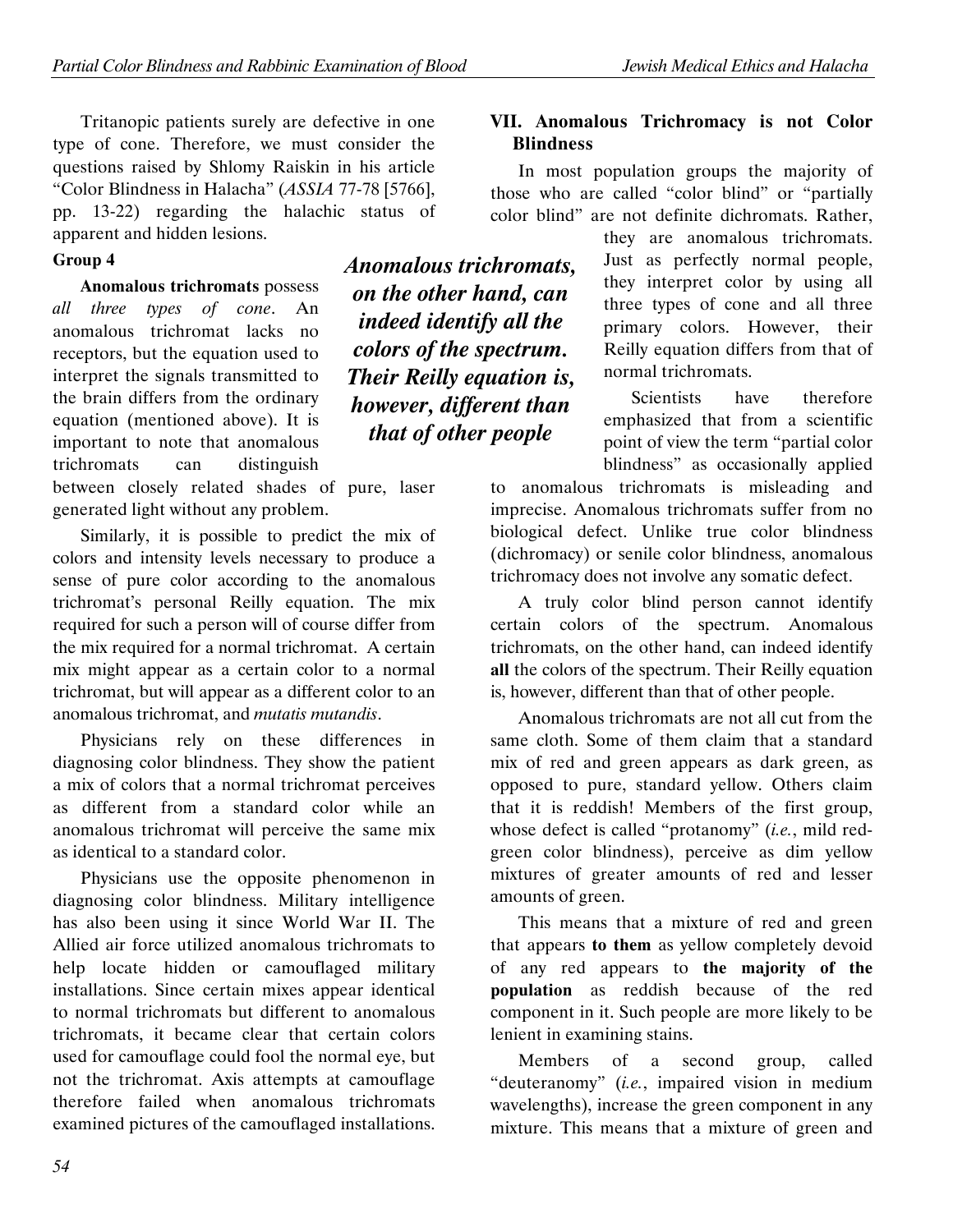red (without the additional green required for producing yellow) might appear to them as tending to red while the majority of the population will see it as pure yellow without any trace of red. Such people are more likely to be strict in examining stains.

#### VIII. Decree of the Geonim

In light of this, it was established by the geonic period (R. Saadia Gaon) that all hues tending to redness, with a few exeptions like "white or golden green," should be judged strictly. Following all the great medieval authorities and the three pillars of halacha, this is the decision of the Tur and the Shulchan Aruch. "And therefore every red

color is unclean even if it is light, because no one knows what is the "real" red and what is light and dark.

The words of the authorities imply that the strict approach of the ancients prohibiting every color tending to redness was intended to solve our problem in examining stains. Had this approach been current in the days of R. Yohanan, Ula, Rabba and Rav Ashi, the Amora'im, it certainly would have solved their problem and enabled them to decide questions regarding the status of stains.

The position of R. Yoel Sirkes is even more explicit (Bach on Tur 183:12). In explaining the strict practice of the geonim, he wrote:

They were concerned lest they come to err in a severe matter carrying the punishment of karet by incorrectly designating unclean blood as clean… Therefore, they were strict and declared all red blood unclean. Even if it does not appear to us to be menstrual blood, nonetheless we are strict regarding anything that looks like blood and consider it to be menstrual. We find this in connection with R. Yohanan, Rabbi Zeira and Ula who refrained from examining stains; they simply declared all stains to be unclean. It is obvious that they did not declare white and green stains unclean because no wisdom is required regarding

trichromats are indeed authorized to make decisions in matters of nidda because the strict decree eliminates the absolute need to distinguish between shades of red

these for everyone knows how to distinguish between red on the one hand and white and green on the other. But regarding red itself, wisdom is required [to distinguish] between unclean red and clean red.

> It is perfectly clear that according to R. Sirkes anyone who can distinguish between red and green is entitled to decide issues depending on the color of a stain even though he cannot distinguish between certain shades of red. According to him, several great Amora'im indeed made such decisions by simply taking a strict view and declaring any red hue to be unclean.

> It is further clear that according to R. Sirkes, R. Yohanan, R. Zeira, and Ula did not refrain from such

decisions, as the simple meaning of the Talmudic text implies. Rather, they were consistently strict regarding all hues tending to redness exactly as contemporary authorities are strict. This is so even though in the days of the Amora'im the decree of the Geonim had not yet been promulgated.

R. Sirkes's understanding is of course somewhat problematic. In the days of the Amora'im the geonic decree of strictness regarding all hues tending to redness had not yet been promulgated. It is unlikely that these Amora'im would have privately promulgated a decree like that of the geonim. If they did, who permitted them to be strict in deciding questions of nidda simply because their color vision was defective? Other Amora'im with normal vision were available; they could have evaluated the colors as needed and issued a correct decision.

Perhaps these Amora'im were strict in situations where no one else was available to evaluate the color. With no one else available, they of course did the best they could do. Therefore, they were forced to a strict position.

In any event, it is clear that the absolute decree declaring all stains tending to redness to be unclean covers the problem of varying degrees of color blindness. Both the "strict" anomalous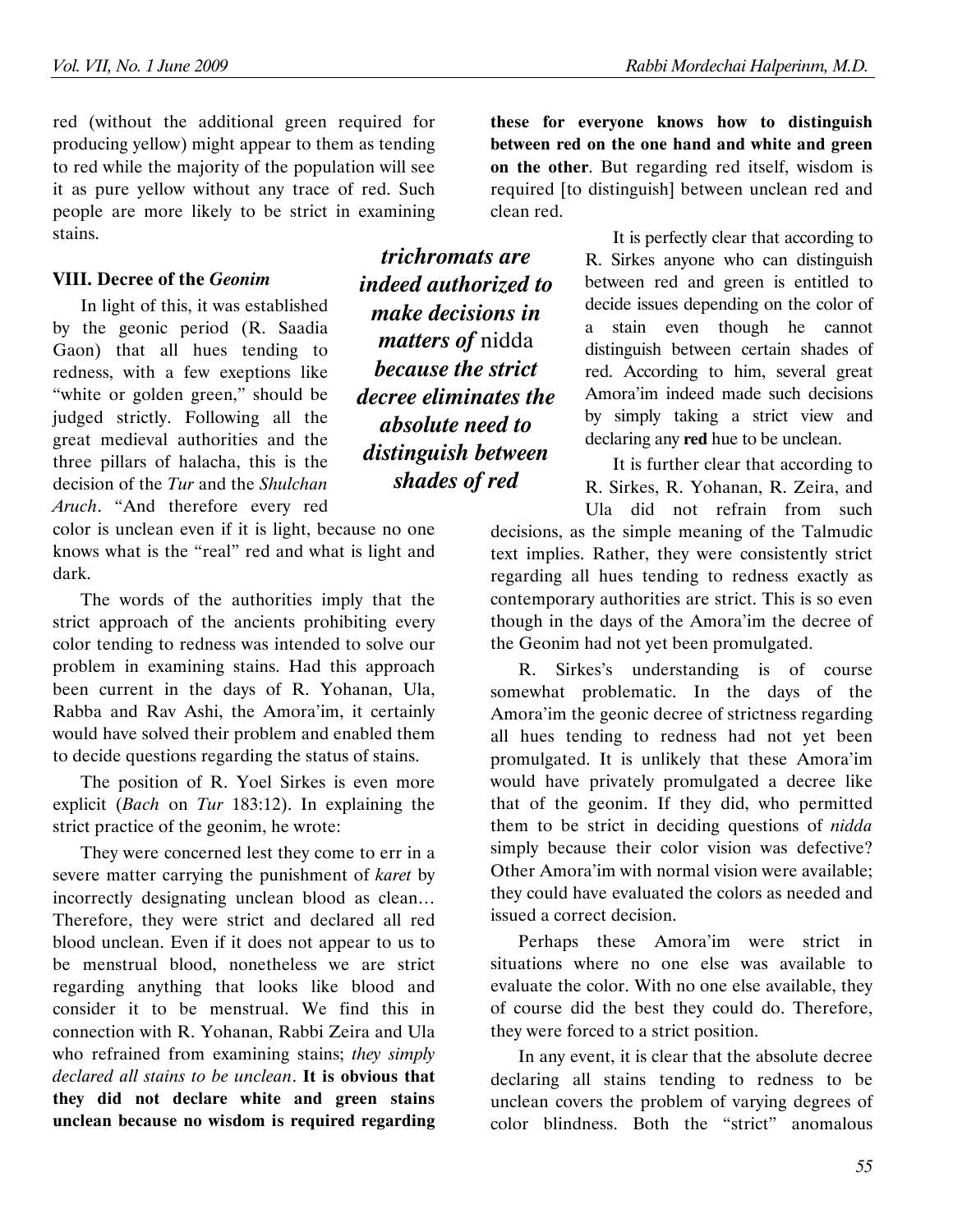trichromats (deuteranomats) and "lenient" anomalous trichromats (protanomats) are covered, as are most normal trichromats.

If so, the halacha is free of any problem even if the rabbi deciding a question of *nidda* is an anomalous trichromat. It is precisely for such people that the geonim promulgated their decree. As a result of their decree anomalous trichromats are

The examination of a stain is not an exercise of rabbinic instruction (hora'ah); it is merely a technical determination of the tendency of the stain to redness

indeed authorized to make decisions in matters of nidda because the strict decree eliminates the need to distinguish between shades of red, which an anomalous trichromat would fail to identify "correctly".

## IX. Is Practice Required in Examining Stains?

It is amazing how little has been said about the raging controversy among recent authorities regarding a critical question in hilchot nidda: Is the rabbi required to undergo a period of training in the examination of stains before he can be certified?

R. Moshe Feinstein has been quoted as requiring that every rabbi be trained in the tradition of distinguishing between clean and unclean stains.

R. Shlomo Zalman Auerbach, R. Pinchas Scheinberg, and R. Y.Sh. Elyashiv, on the other hand, hold that there is no need for any special training or tradition in making these decisions.

R. Aryeh Zev Ginsberg (Resp. Divrei Chachamim [Hilcreast, N.Y], ch. 7, no. 54, p. 195) wrote:

The position of R. Moshe Feinstein is known. According to him no one is entitled to make decisions regarding the color of stains unless he is properly trained in the tradition.

[All] other authorities, however, hold that anyone can make such decisions.

R. Ginsberg further wrote (p. 9) that the "other authorities" include R. Chaim Pinchas Scheinberg and R. Y.Sh. Elyashiv. R. Scheinberg himself certified in his approbation to the book (page 7) that his views are correctly stated. I have personally heard that R. Y. Sh. Elyashiv said that "there is absolutely no need for any practical training or tradition in identifying colors. Rather, it is sufficient to study what the great sages and authorities have written. Therefore, the rabbi should make his decision regarding the cleanness of any stain solely on the basis of his wisdom."

R. Sh.Z. Auerbach also said that there is no need for any formal training in examining stains and that anyone who knows the color red is qualified to decide. I personally heard this directly from his great disciple, R. Avigdor Nebenzahl on 5 Tamuz 5767 (21 June 2007).

A similar statement was made 200 years ago by R. Avraham Danzig in his halachic work Chochmat Adam III, 3c, and in his Binat Adam, Beit Hanashim 5, that every woman should be trusted on her interpretation of the color of blood stains.

R. Yisrael Mordechai Peles wrote me that the question whether a woman is qualified to decide matters of stains for herself seems to depend on this issue. According to Tevu'ot Shor (no. 46), one must distinguish between doubtful cases in the examination of bovine lungs on the one hand and doubtful cases in the examination of stains on the other. In issues of nidda one must be strict "because nidda is a matter which women decide." This implies that woman are entitled to examine their own stains and act in accord with their own decisions about the cleanness of the stain. This is because the examination of a stain is not an exercise of rabbinic instruction (hora'ah); it is merely a technical determination of the tendency of the stain to redness.

The Sidrei Toharah (sect. 188, end) wrote that women were never entitled to make decisions in matters of rabbinic instruction. Only qualified rabbis are entitled to make such decisions. This is apparent in Resp. Chacham Tsvi (sect. 46) who wrote regarding stains: "Jewish women do not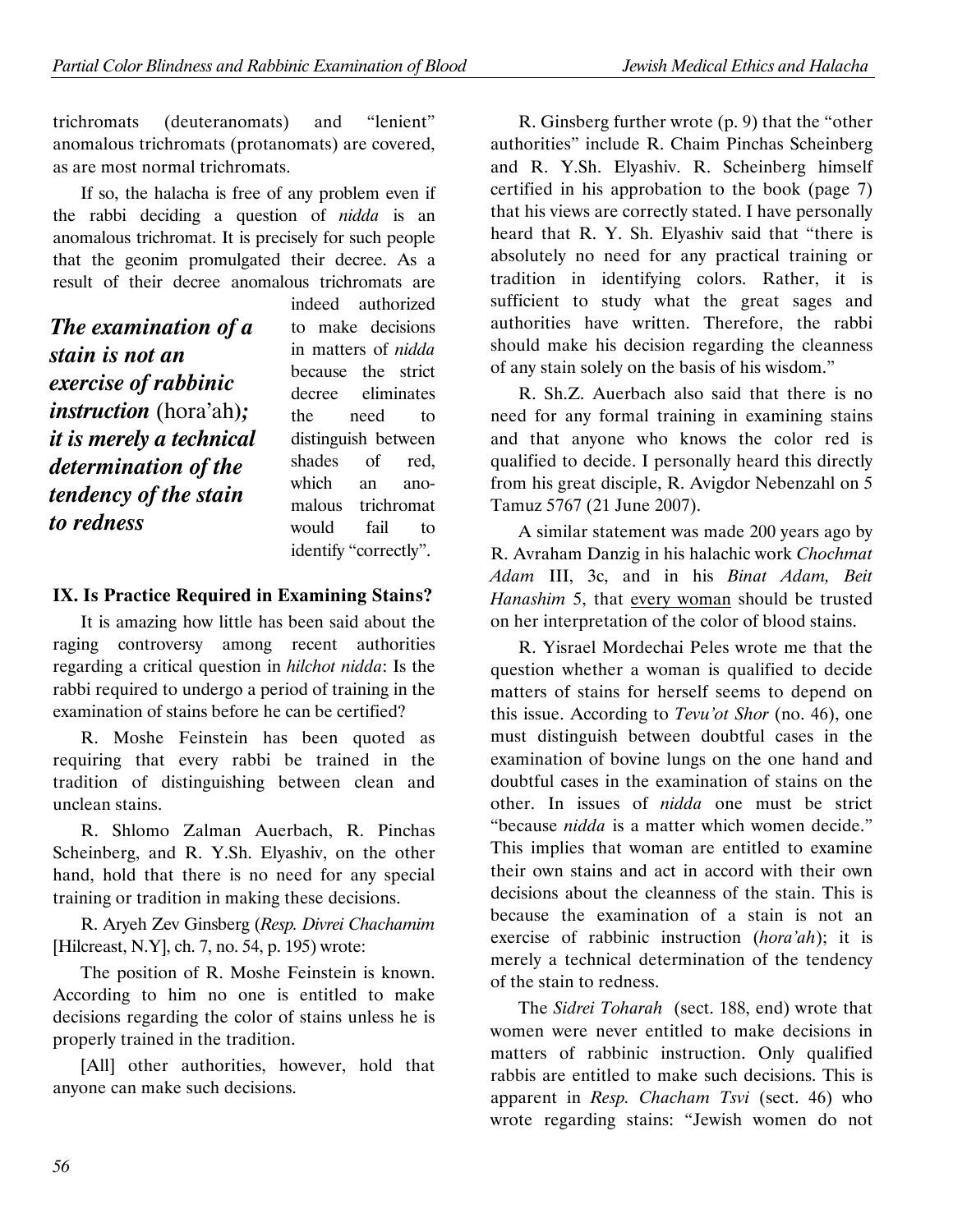make decisions for themselves; rather, a qualified rabbi decides." This clearly implies that the decision regarding the cleanness of a stain is a matter of rabbinic instruction and only qualified rabbis are entitled to decide.

It seems to me, however, that no definitive proof can be adduced from the Sidrei Toharah or the Chacham Tsvi that the determination of color, whether it tends to redness or not, is indeed a matter of rabbinic instruction. Perhaps these authorities agree that the determination of color is a matter of fact that anyone can establish. Nevertheless, instruction and halachic decision making on the basis of the color still may be the exclusive province of the qualified rabbi. The reason for this is that the examination of stains often involves other halachic considerations such as the distinction between stains deriving from internal examinations and those discovered externally, the status of the examination and it timing, the special requirement of hefsek be-toharah, distinctions between the various clean days, the woman's status as mesulleket damim, etc. Similarly, it is important to know when to use a magnifying glass. Such details can impact on the halachic instruction resulting from the examination. There is therefore room to require the involvement of a qualified rabbi in the decision making process even if the basic determination of color can be made by anyone.

Therefore, even if the basic determination of the color, whether it tends to redness, is purely a matter of fact rather than a matter of rabbinic instruction, we can still understand the opinion of the Sidrei Toharah and the Chacham Tsvi who require a qualified rabbi to render the actual halachic instruction.

It is of course correct to add the opinion of the Chochmat Adam (sect. 111:3c) in his Binat Adam (Sha'ar Beit ha-Nashim, ibid., sect. 2) he wrote:

"Nowadays, after the decree of the geonim, a woman who saw a stain and is in doubt whether it tends to redness is entitled to show it to another woman. If the other woman says that it does not tend to redness, she is entitled to rely on her."

In any event, the only explanation with which I am familiar and which can explain the opinions of the great authorities who do not require training in the examination of stains is that stated above: Despite the absolute nature of the geonic decree prohibiting every color which tends to redness, the decree covers possible variations between rabbis in color perception. Every rabbi is entitled to determine whether a specific color tends to redness. The decision depends on the vision of the rabbi performing the examination. That is all there is to it.

## X. Implications of Disqualifying Anomalous **Trichromats**

We can still understand the opinion of the Sidrei Toharah and the Chacham Tsvi who require a qualified rabbi to render the actual halachic instruction

My position is simple and straightforward. Nevertheless it is not surprising that some people would object, preferring to exclude anomalous trichromats from examining stains. It is important to remember that proposing such a strict approach would have certain ramifications that must be clearly understood. For example, every rabbi would be obligated to undergo a

vision test to guarantee that he is not an anomalous trichromat as are close to 10% of all males.

The examination is simple. It is called the Ishihara test and involves identifying colored, mosaic numbers. Any qualified ophthalmologist can perform a reliable examination in a few minutes. A Nagel anomaloscope can also give precise results within a few minutes.

Every rabbi knows that one cannot rely on the majority where there is a significant minority (mi'ut ha-matsuy). The majority of ritual slaughterers are competent. Nonetheless, the Rosh (Chullin 1:5) wrote: "If he stands before us, we do not rely on the majority and his slaughtering is not permitted until he is examined."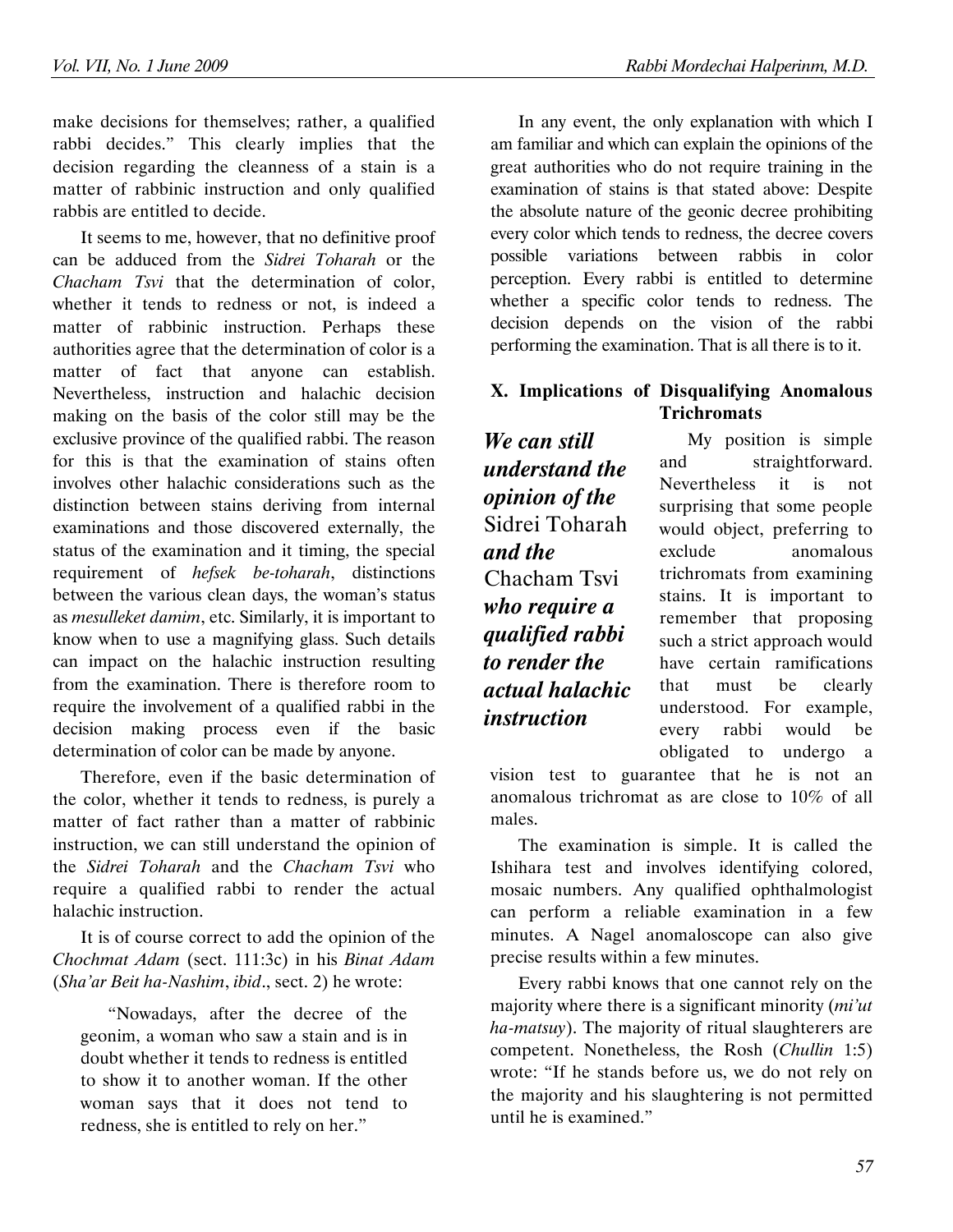Rashba (Chullin 3, s.v. amar; Torah ha-Bayit, Bayit 1, Sha'ar 1:6; Resp. 1:442) explained that the idea of the geonim is normative and obligatory. This point is quoted in the Beit Yosef (Hil. Shechita, beginning) where he added: "Rif, Rambam, and Rosh all agree." This, therefore, is the definitive halacha as recorded in the Shulchan Aruch (ibid.). See the Rema (ibid.) who is even stricter in requiring examination.

As far as the issue of defective color vision is concerned, it is important to establish whether a significant minority of the population suffers from anomalous trichromacy. If so, every rabbi would require a vision test in order to qualify for examining stains.

R. Sh. ha-Levi Wosner has written about this at length (Resp. Shevet ha-Levi 4:81):

There are proofs that the concept of significant minority does not depend on percentages. Rather, if it is the nature of the matter that the kosher majority is always accompanied by a non-kosher minority, as is the case with treif animals where it is a fact of nature that in any large group there will be some treif animals, then the minority is deemed "significant" and examination is required.

According to R. Wosner's thinking, the minority of rabbis suffers from anomalous trichromacy should be considered a significant minority.

In Resp. Mayyim Amukkim (2:38) we learn that if a simple examination can establish whether a specific animal belongs to the significant minority, then such a test is mandatory. It follows that since it is quite simple to examine a patient and determine whether he belongs to the minority, every rabbi ought be tested because there is no justification to rely on the majority when a simple test can establish the facts.

Therefore, if we do not accept the opinion of R. Sirkes and all that has been said above, every rabbi would be obligated to undergo a color blindness test before deciding issues related to the color of stains.

A further implication of those who would object is that among thousands of rabbis, it is statistically certain that hundreds who suffer from anomalous

trichromacy have never been examined. And it follows that those who object must reject any and all decisions issued by such rabbis

There is no difference between permitting the forbidden and forbidding the permitted. See in the Palestinian Talmud Terumot 5:3, end; Hagiga, ch. 1, end; Sotah 8:2; Beit Yosef Y.D. 115:3 s.v.ve-ha-rav Perets; Pal. Talm. A.Z. 2:9; and Sefer Maaseh ha-Ge'onim (ed. Epstein, Berlin, 5770, sect. 7, p. 5) by R. Natan ha-Machiri.

On the other hand, it seems that such an approach is unseemly in Judaism. As explained above, when the geonim promulgated their strict

It would seem to be a good idea for all rabbis to have their color vision checked

decree declaring any color that tends to redness to be unclean, they included the common variations in color perception in their prohibition. Further, the earlier authorities, especially R. Sirkes, have clearly stated that such variations in color vision were the reason for the strict geonic decree.

It follows that the earlier authorities never excluded anomalous trichromats from examining stains because there is no way that they might come to violate any law of the Torah. This is especially so in view of modern science for today we know that these variations in color perception are in no sense due to any defect in vision or true color blindness. They are not even due to any weakness of vision. It is, rather, a mere difference in the way the brain interprets the signals arriving from mixed spectra. This interpretation takes place in the eyes and in the brain, as explained above.

This is so both in the examination of stains where more lenient decisions can be expected and in cases where stricter decisions can be expected because everything depends on the vision of the rabbi who examines the stain as explained by Rashbam (B.B. 131a s.v. ve-al).

In conclusion, it is correct to mention the practical comment of R. Yisrael Mordechai Peles:

It seems that halacha is in accord with those who hold that nowadays training is not required regarding stains. Anyone who knows what "red" is